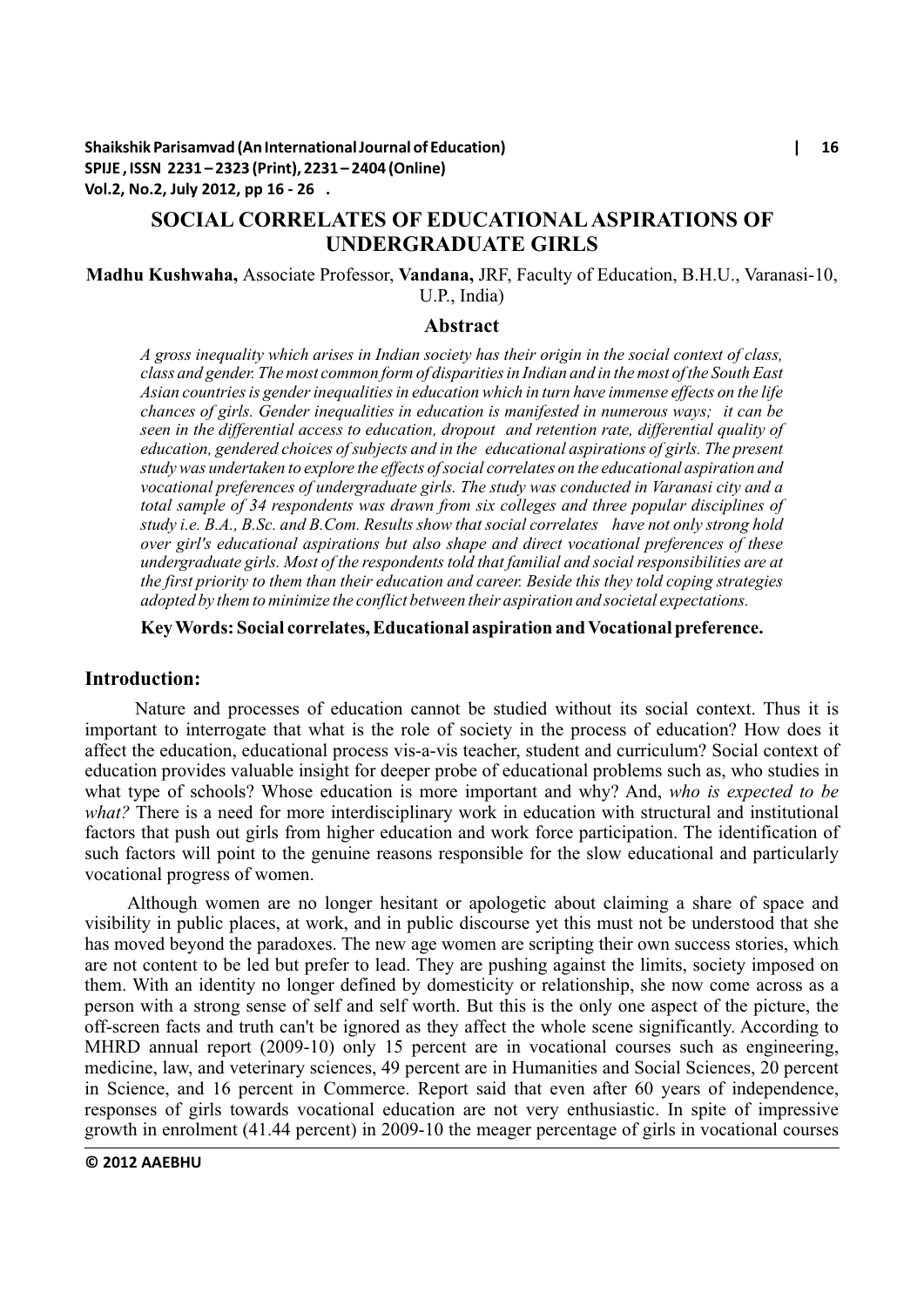is itself evident. It is not possible to view women's education in isolation. The influence of other societal structures is multifold in keeping a secondary status for women.

Nevertheless another survey conducted by Confederation of Indian Industry shows that "Women are just 6 percent of India's workforce" (TOI, 16 Dec, 2005). It means only 6 percent out of 48 percent population of women are contributing in the development of the nation. The limited participation of women is an issue of serious concern. The report pointed out a number of problems being faced by women that lessen their success and performance;

- 1. Inequality of opportunity i.e. Hierarchy of access to schooling and type of schooling,
- 2. Abject poverty, and
- 3. Social and traditional responsibilities /expectations. (TOI, Dec. 16, 2005)

Another survey of "Master card Worldwide4 women Index" deduced that in India the workforce ratio in unconventional fields such as management, BPO and private sectors is very low. There are only 12 women are working as managers in comparison of 100 men. In other countries this ratio is 78 to 85 as per 100 men. (Amar Uzala, 17th March, 2009). These reports raise few serious questions about female education which cannot be ignored,

- 1. If girls are reflecting outstanding academic performance at school or college level then why they are not moving to industry or job in the same ratio of their performance?
- 2. If they don't want to do the job then why they are acquiring the higher education?
- 3. What are their educational aspirations and which factors play the determining role and affect the educational and vocational aspirations of females?

Though child rearing practices are culture specific yet one thing is common in all cultures that they have different expectations from boys and girls. In India a boy is considered to become a provider and protector of the family while girls are expected to become a good housekeeper, cook, mother and caregiver to all the family members. It reflects the predominance of the social and traditional role to be performed by women in Indian society. If education is preparation for adult life then needless to say that these gender based expectations from boys and girls definitely have effect on their aspiration and goal setting behavior up to a great extent.

Dasgupta, Satadal, Nagarjuna, 1972 studied, *factors in educational aspiration- a study of educational aspiration of high school seniors in prince Edward Island Canada* and found that female's aspirations was found significantly influenced by family factors than males. Marini, Margaret Mooney & Greenberger, E., 1978 revealed that social role perception affect the educational ambition of girls. Kristine J. Kleinjans 2001, studied *can social norms explain gender differences in educational aspirations;* found that social norms and culture significantly influence the aspirations of individuals. In Indian context educational aspiration of the girls with social correlates is less researched area. Most of the studies done in the area focused on the psychological, economic and physical aspects only (Holmes, Valerie L. & Esses, Lillian M., 1988; Li, Peter S. et al., 2007; Strand, Steve & Winston, Joe, 2008). Social aspects are generally neglected and in the name of social context mostly socio-economic status, family background and parental education are taken into account (Conolly, Paul & Healy, Julie, 2004; Alloway, Nala et al. 2004, Daniel, Kasomo 2009).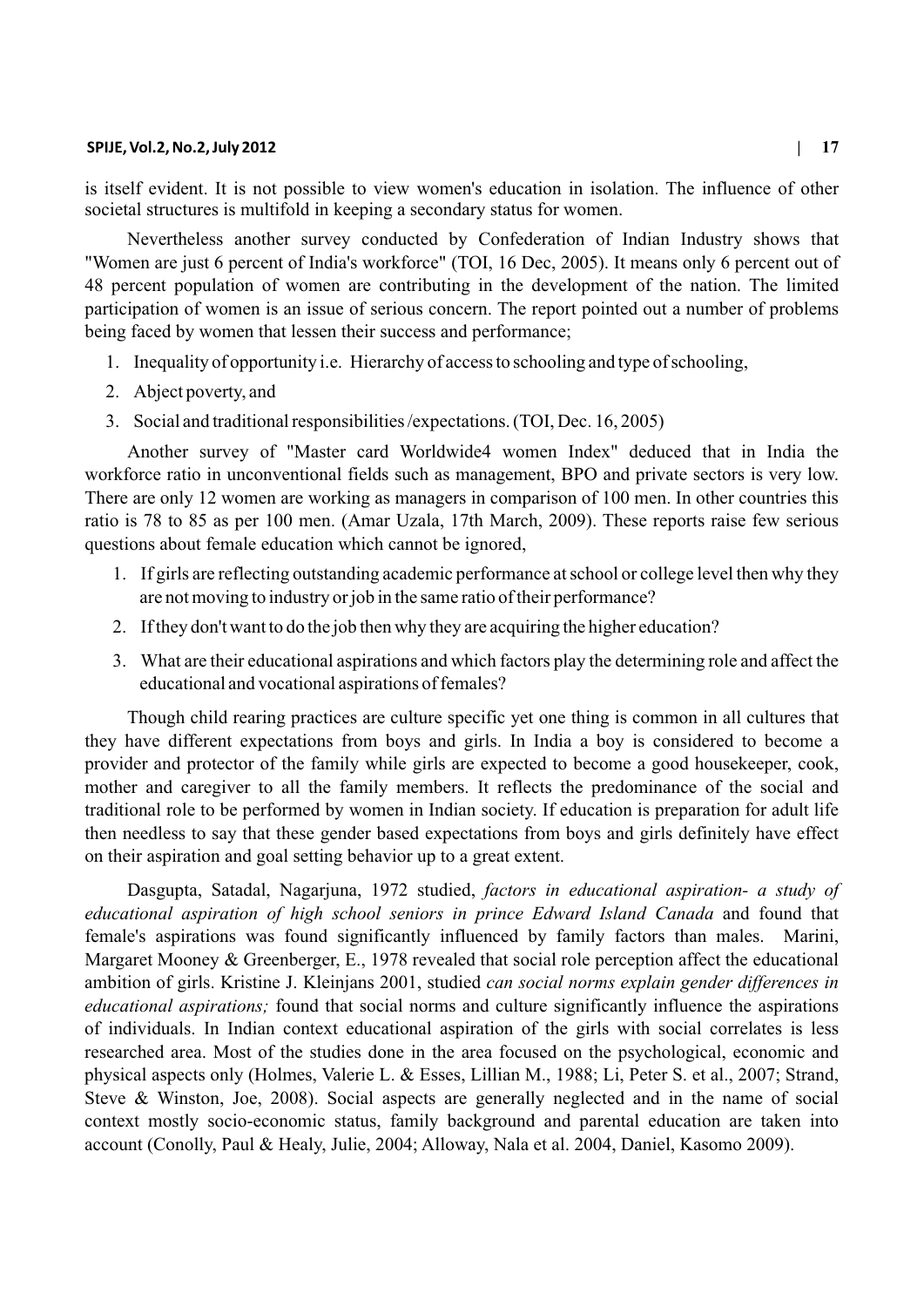Review of available literature clearly shows that apart from the schooling factors the family and social factors have significant influence on the educational aspirations and vocational preferences of the girls. Hence, it is important to interrogate that what is the role of societal expectations from women and girls in the process of education? How does it shape the career choices of the girls and affect the educational process? Social context of education provides valuable insight for deeper probe of educational problems such as, lower work participation of women and less enrolment of women in higher education particularly in vocational courses. Thus, the present study had been undertaken to assess and analyze the educational and vocational aspiration of girls and it is an attempt to get into the social correlates or factors responsible for the shaping of girl's educational and vocational aspirations.

# **Objectives of the study:**

- 1. To study the educational aspirations of undergraduate girls.
- 2. To analyze the perceived conflict between educational aspirations and future social roles and coping strategies adopted by girls to minimize the conflict.
- 3. To study the vocational preferences of undergraduate girls in relation to societal expectation from them.

# **Method used for present study-**

It is a qualitative study and data has been gathered through in-depth interview technique.

**Sample**: A sample of 34 girls pursuing B.A., B.Sc., B.Com course (session 2008-09) studying in the six colleges of Varanasi was selected through purposive sampling technique. In the sample 27 girls were Hindu, 06 were Muslim, and 01 girl was Sikh. Caste composition of the sample was 17 General, 06 OBC, 03 SC, and 01 ST.

# **Tools used for the present study**

To study the social correlates of educational aspiration of girls, researchers developed a semi structured interview schedule. It comprised five themes for inquiry and has twenty items. These themes are-

- **A-** Reasons for getting higher education and educational aspirations,
- **B-** Discrimination faced,
- **C-** Vocational preferences in relation to societal expectations,
- **D-** Conflict between Career and future Social roles,
- **E-** Career and sharing of domestic responsibilities

The content validity of the tool was established by seeking the opinion of the experts in the area of gender studies, women's education and education.

**Data analysis and Interpretation:** A theme wise qualitative analysis has been done to fulfill the purpose of the present study.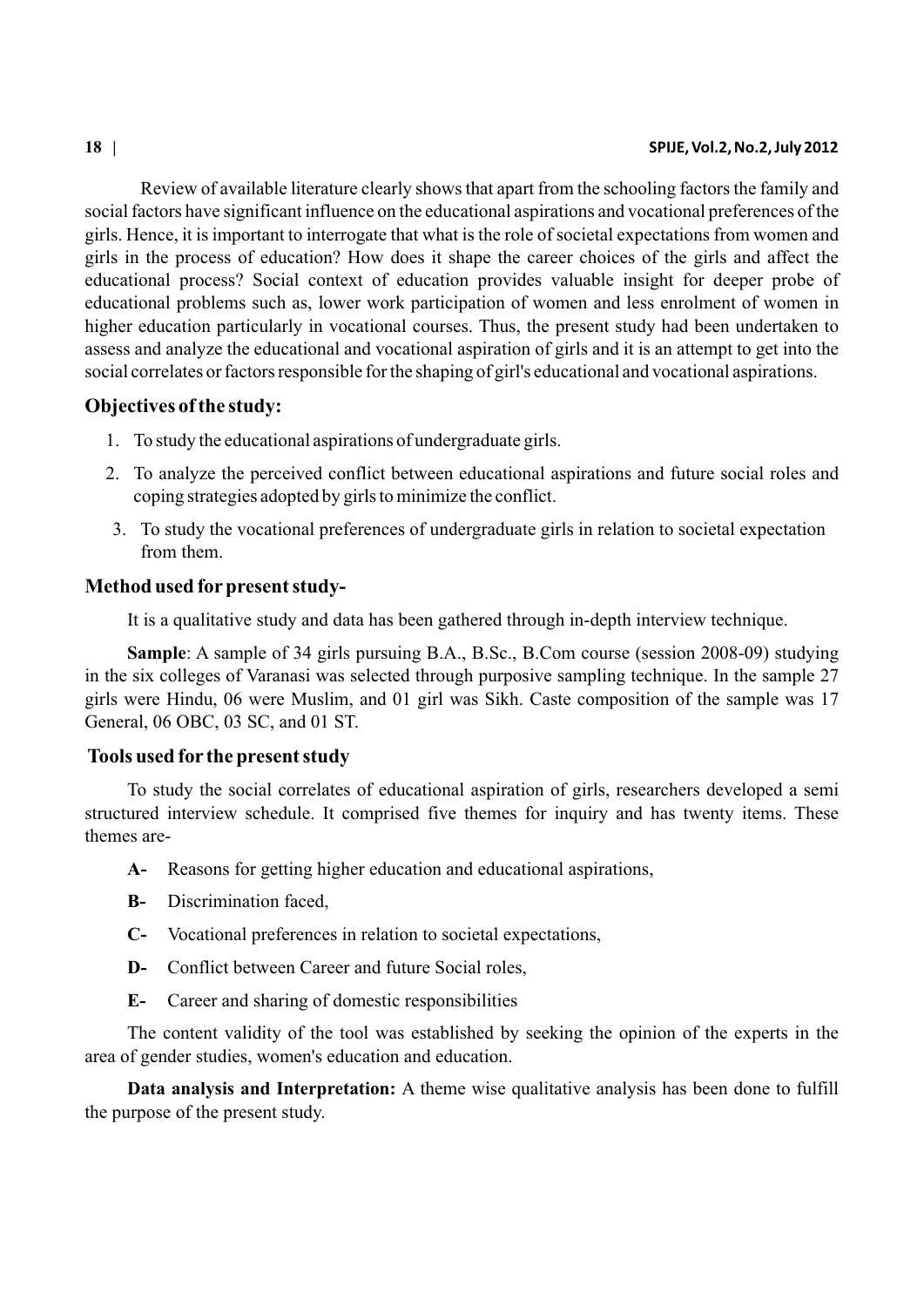# **Table-1**

# **Theme– I: Reasons forGetting HigherEducation**

| Reasons of getting higher education  | For economic    | 88 %   |
|--------------------------------------|-----------------|--------|
|                                      | self dependency |        |
|                                      | For knowledge   | $03\%$ |
|                                      | Don't know      | $09\%$ |
| Suggestion for the course selection: | By father and   | $71\%$ |
|                                      | brother         |        |
|                                      | Self chosen     | $29\%$ |

The respondents were asked that why they are getting higher education, as high as 88 percent of the girls told that they were pursuing the higher education as it will help them in becoming economically independent. These girls seem to have aspiration and want to have their own career. Whereas 9 percent girls told that they are not interested in studies and they are studying without any vision or ambition and it is time-pass for them, and it seems that they do not have proper motivation and aspiration neither for education nor for the job. Only one respondent told that she is getting higher education for the sake of knowledge. This particular respondent is SC and belongs to rural area and she found it quite prestigious and honorable to study for the sake of knowledge than for economic reasons.

It is evident from the table that fathers and brothers have major role in deciding the course of study for girls. Only 29 percent of the girls told that they have selected their course by their own choices. While only one girl told that she has taken advice of her mother for selection of the course.

When respondents were further asked regarding the satisfaction from the chosen course, 82 percent girls told that they are satisfied with their course of study as it will lead them towards their goal. Most of the girls have the notion that graduation is compulsory before moving to professional courses. Whereas, 10 percent girls told that they are not satisfied with their course as it doesn't match with their ambitions and future expectations and 8 percent of the girls were partially satisfied with their courses as they have forced to opt present course of study due to some economic crisis or unavailability of desired course in their own city. It seems that these girls have educational aspiration but don't have proper means to fulfill it.

# **Table-2**

### **Theme II: Discrimination Faced in the Family**

| n.                   | $\blacksquare$ | $2\%$ |
|----------------------|----------------|-------|
| Discrimination faced | Faced          | ∸     |
|                      | Not faced      | 88 %  |

When respondents were asked if ever they have faced any kind of discrimination in their family, 88 percent girls out rightly denied but when they were further interrogated most of them told that parents always like to send their sons for professional courses while daughters are usually suggested to take admission in any degree course available in nearby colleges which itself is the evidence of discrimination within the family, as one of the respondent stated,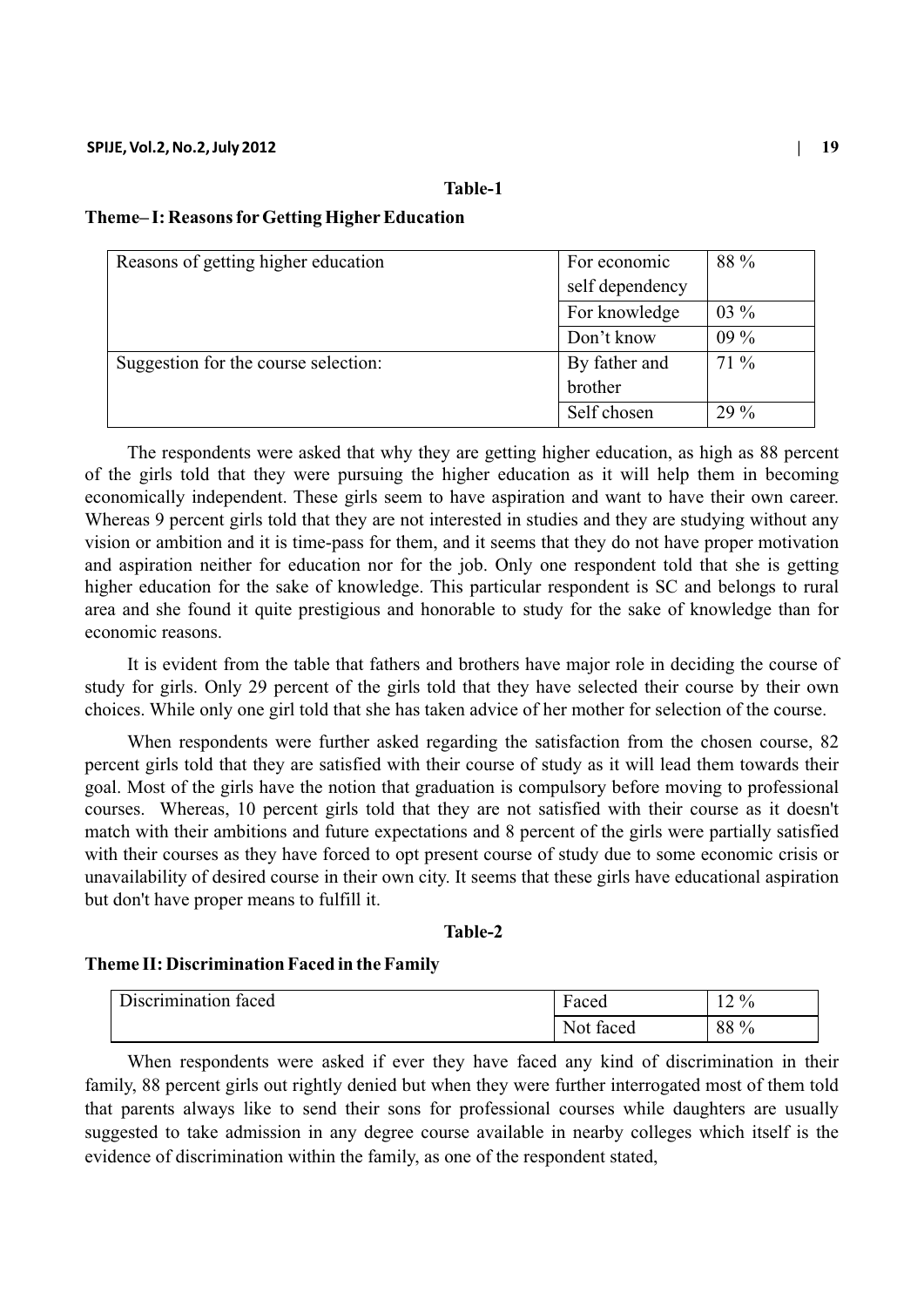"No, there is no discrimination in my family……….. I wish to take admission in B.Tech., but it is not possible due to economic reasons, as my parent could not bear the expenses for both of us (her brother was also preparing for the same) therefore, they suggested me to do B.Sc."

12 percent girls were very vocal and clear about this and told that yes, they faced discrimination in education of sons and daughters in terms of selection of courses, mobility for studies, and economic support from their families.

**Table-3**

| Job Preferred                                      | Conventional      | 76 %   |
|----------------------------------------------------|-------------------|--------|
|                                                    | jobs such as      |        |
|                                                    | teaching and      |        |
|                                                    | nursing etc.      |        |
|                                                    | Unconventional    | $24\%$ |
|                                                    | jobs such as air- |        |
|                                                    | hostess,          |        |
|                                                    | receptionist etc. |        |
| Nature of Job Preferred                            | Official          | $62\%$ |
|                                                    | <b>Business</b>   | $27\%$ |
|                                                    | Field work        | $11\%$ |
| Teaching and nursing as best job options for girls | Yes               | 73 %   |
|                                                    | N <sub>0</sub>    | 27 %   |

**Theme III: Vocational Preferences in Relation to Societal Expectations:**

When the girls were asked about their vocational preferences 41percent girls told that they want to become teacher as they have the notion that teaching is a respected and safe career option for the girls. It shows their longings to prove them socially desirable. These girls have the career aspiration which is motivated by their social background.

17 percent girls were interested in administrative jobs and they are highly aspiring for taking a career. 8 percent girls have shown preference for the managerial job and want to make their own identity through their work. 5 percent girls want to become lawyer and 5 percent of the girls wished to become engineer but they are not studying the needed course and it seems that they have a misleading or confused career aspiration and have not planned their career yet. A miss-match between career demands and chosen course is apparent. Fashion-designing, air-hostess and psychiatrist as career option were chosen by one girl each. Two out of these three girls belong to Muslim families.

When these girls are further queried about the reason of choosing the particular career, 61 percent girls told that they have chosen the particular career due to their own interest, which reflects their aspiration for having a good career.

While 30 percent girls' consideration for choosing the job was power and money. They want to have such kind of jobs which can bring them power & money. Only one girl wanted to do something different that is why she has chosen unconventional job for her i.e. air-hostess. A total 6 percent of the girls didn't state any particular reason for selecting jobs.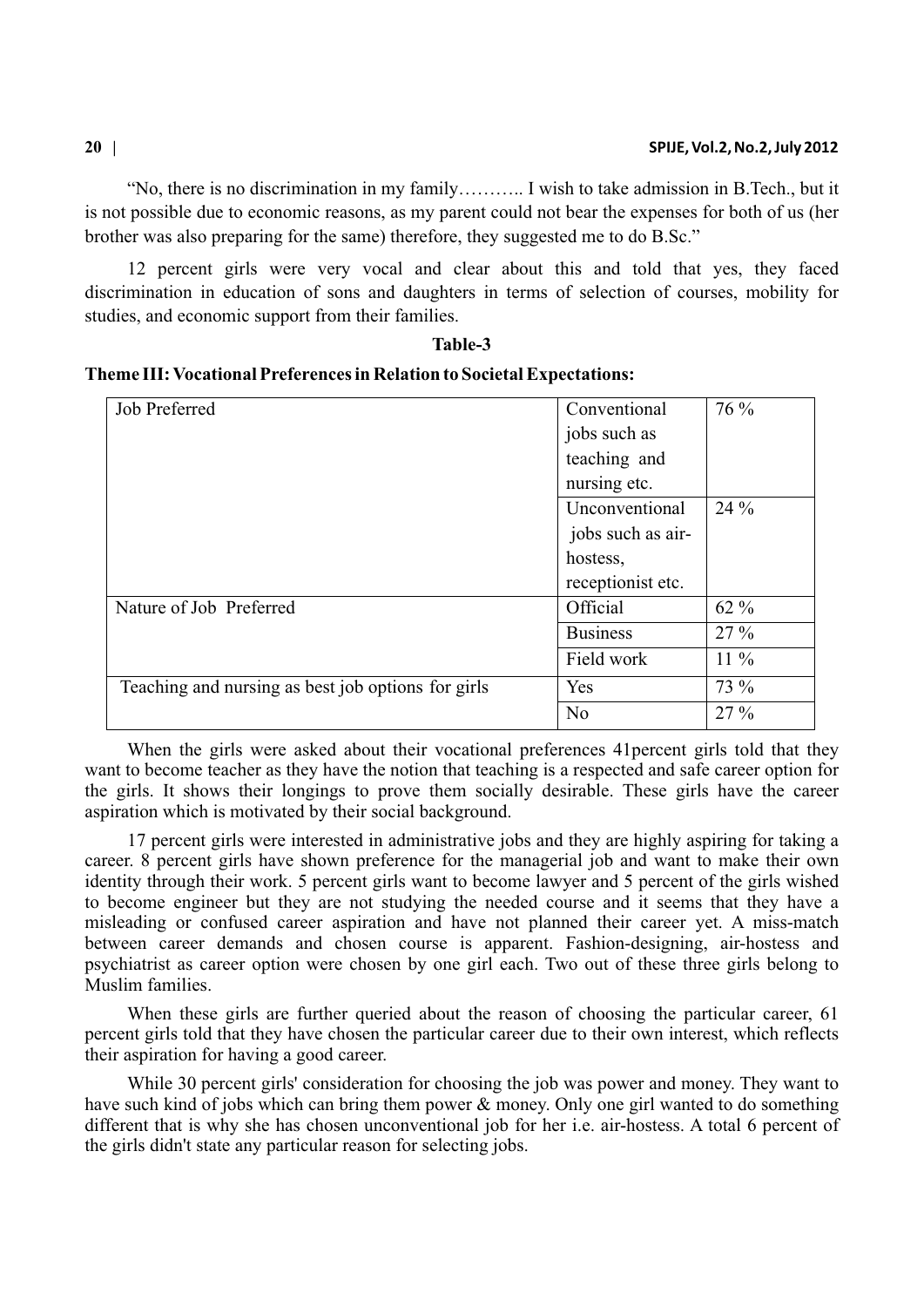In the lieu of above responses when they were asked that which kind of job such as; office jobs, field work or business they would prefer to do. A total 62 percent of the girls told that they would prefer the official jobs as it is honorable, has fixed time duration, and safety. These girls think that office jobs are easier and demand less energy in comparison to field work and business and they can easily perform their domestic responsibilities with office jobs.

Business was the choice of 27 percent girls. They preferred it over office and jobs which demand filed work. These girls think that self employment will give them autonomy to work and flexibility of time and they would be able to manage their home in a better way. It seems that accomplishing domestic responsibilities is a major concern for young girls while choosing career option, as it was a major reason given by the girls for choosing office jobs as well as business.

Only 11 percent girls have chosen jobs which require field work as their option. They said that field jobs are thrilling, exciting, and are free from the monotony of conventional jobs. All these girls belong to the higher socio-economic status and to urban area.

Finally the respondents were asked about the problems which they perceive in unconventional jobs such as air-hostess, receptionist, and BPO etc. and 91 percent respondents told that girls have to face so many problems in unconventional fields such as teasing, ill treatment of customers and mental as well as sexual exploitation by authorities. They also feel the lack of safety in such jobs. Besides this, people and society don't have very good notion about the girls doing such kind of jobs. As a girl told, "Yes, people think that girls who are doing such jobs are poor, less intelligent, and helpless.... therefore easily available to satisfy their (employer's) illegal and unsocial desires."

#### **Table-4**

#### **Theme - IV: Conflict between Career and Future Social Roles:**

| Will do the job if there is need only. | No             | 97 |
|----------------------------------------|----------------|----|
|                                        |                |    |
|                                        | Yes            | 03 |
| Husband and familial consent for job.  | Necessary      |    |
|                                        | Not Necessary  | 23 |
| Double standards for women success.    | Having Consent | 84 |
|                                        | Not agree      | 16 |

To study the perceived conflict between career and future social roles of girls the respondents were firstly asked would they like to do a job if they are in need only, 97 percent girls told that no, they will do the job for self satisfaction and for shaping their own identity rather than only to fulfill their needs.

But when the girls were asked, do they think that husband's and family consent is necessary for the job. 77 percent girls told that yes, their job should be acceptable to their husbands and family; otherwise they will leave their jobs. As told by one of the respondents,

"Yes, career is important but living happily with husband and family is more important otherwise my parents will be sad due to me."

Opinion of a Muslim girl is also significant, "No, I will not choose a job without the permission of my husband". She narrated an incident about her teacher, "Once my teacher told me that she had waited for twenty years to get her husband's permission for job and she is happy now…..she is my ideal."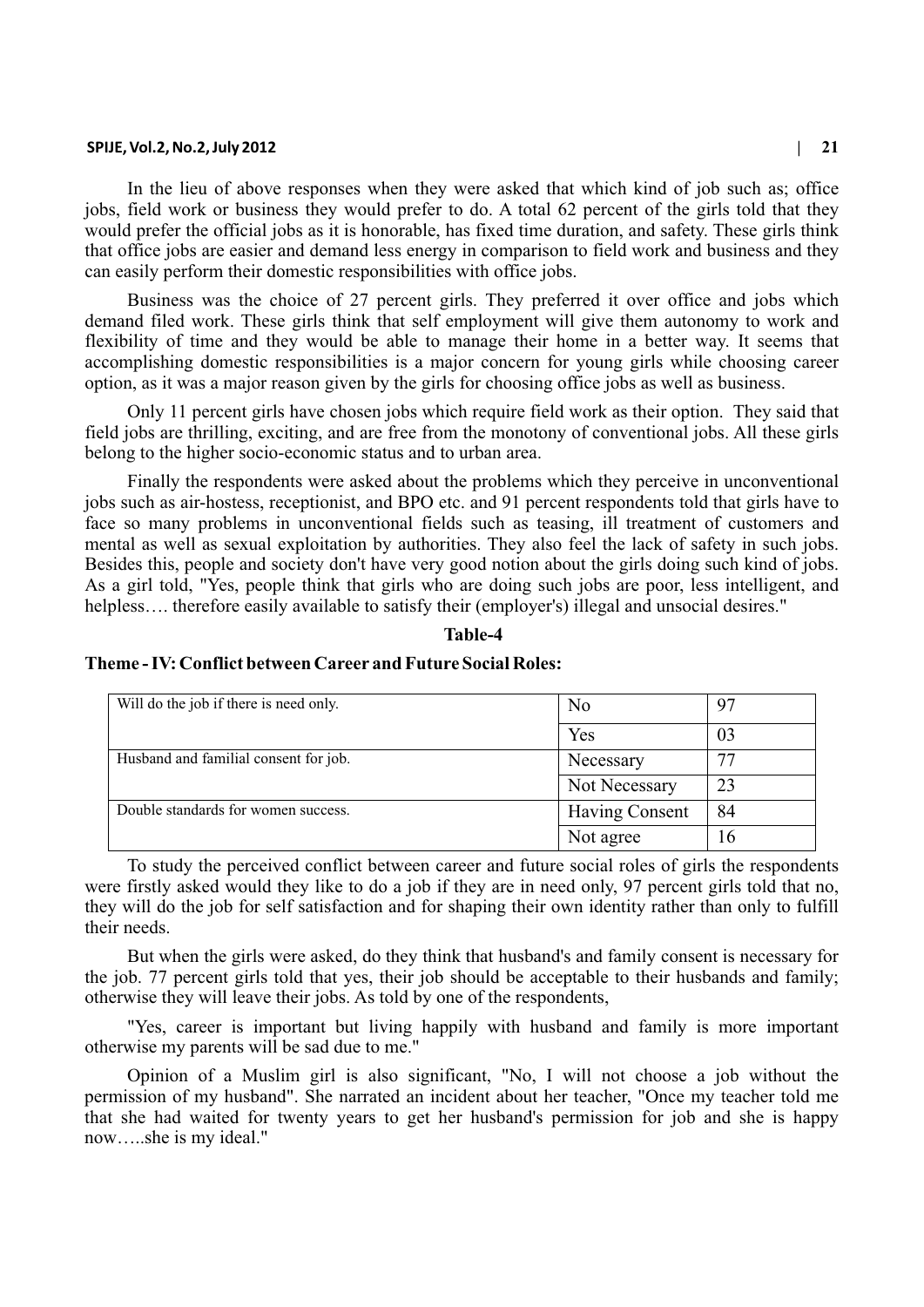It means that most of the girls don't aspire for career independently; familial especially husband's consent or approval has the decisive role in the vocational choices of a girl. The perception of the future social roles is one of the decisive factors in career planning, selection and consistency of women in job (S.N. Dasgupta, 1972).

Only 23 percent girls were confident and told that nobody has the right to take decision about their career. They can decide best about their jobs. All of these girls belong to urban background of higher socio-economic status and have working mothers. Only one girl belongs to rural background.

When the girls were questioned that, do they agree with the statement that teaching and nursing are the better professional options for girls than other, 73 percent girls told that girls have the natural and god-gifted attributes as patience, caring nature, sensitivity and emotional understanding which is required in these jobs. Therefore, girls can do better in these areas. They also prefer it as best job option because it is respectable and in this job they will get enough time to manage their family. They consider it safe also as working hour is fixed and they have not to bother about night-shifts and outings, transfers etc.

When the girls were inquired about there opinion towards double standards to measure women's success i.e. of being successful at home and office both, 84 percent girls justified it. When the girls were further probed they told that this is not good but society expects it from us. Further they wished that these measures should by applicable for boys also. Only 16 percent of the girls think that these double measures for women success are not justifiable as women have same strength as men.

### **Table-5**

| Shouldering double responsibilities      | Ready to       | 85 |
|------------------------------------------|----------------|----|
|                                          | shoulder       |    |
|                                          | Not ready      | 15 |
| Preference between career and child care | Child care     | 74 |
| responsibility.                          | Career         | 26 |
| Acceptance of compulsory motherhood      | Compulsory     | 85 |
|                                          | Not Compulsory | 15 |

## **Theme - V: Career& Sharing of Domestic Responsibility:**

When the girls were asked about their readiness of shouldering double responsibilities at home and office, 85 percent girls told that they will shoulder both of the responsibilities without any problem as they have the ideal image/role of women as a multi-tasker and home maker. An urban Hindu girl says,

"I am strong enough to shoulder my responsibilities and I do not need any kind of help from the others in my work."

When the girls were asked about the participation of male members in domestic works, 50 percent girls told that the male members of their family don't help in any kind of domestic works. These girls don't find this unusual or unethical. A girl reveals her thoughts in these words.

"If my mother, sister and I are there then why they (father and brother) should do the domestic works".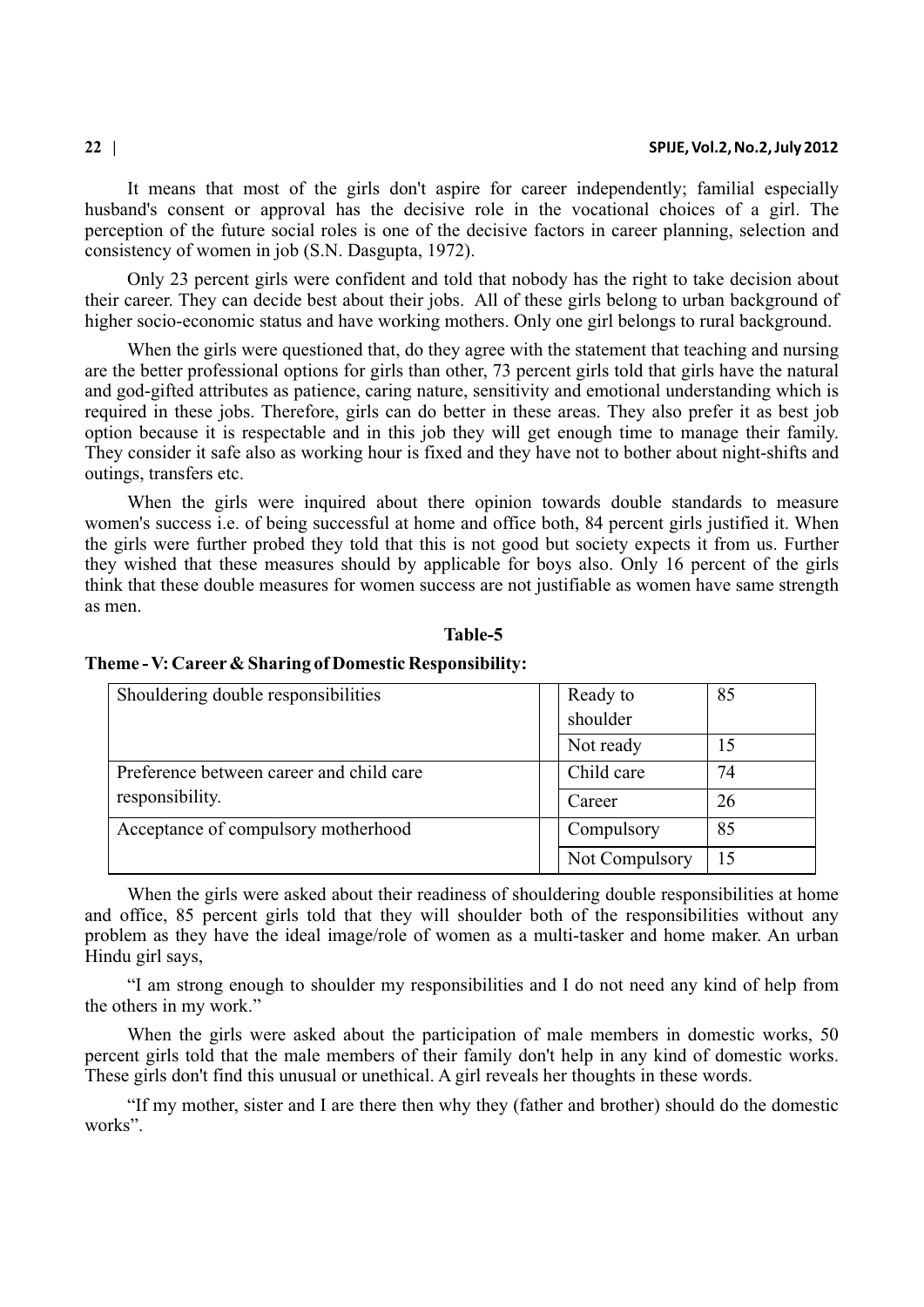20 percent girls told that male members of their family usually do not participate in any kind of domestic works. They do some works only in urgent conditions such as during mother's illness or absence. 30 percent girls told that yes their father and brother help in all kind of domestic work. Most of these girls belong to the families where mother and father both were working.

Thus, most of the girls are of the opinion that domestic works are the primary responsibility of every woman and they are also justifying of not sharing domestic responsibility by men. It shows that girls still lack the critical awareness and are not able to challenge the dominant notion of feminine responsibility. It seems that they are not aware of complexities they have to counter with in fulfilling double standards for success. Perhaps this is due to the reasons that all of these girls going to be the first generation of working women and never countered with real situations. This fact may be substantiated by the response of those 11 percent girls whose mother is working and these girls told that they expect the help from their husbands as well as from other family members in all kind of domestic works as bearing double responsibility would not be easy for them (J. Kleinjans, 2001). On the issue of motherhood 85 percent girls told that, motherhood is the most important role and duty of every women and women can't be complete without motherhood. These girls also think that this duty should be performed by every woman naturally.

15 percent girls told that motherhood is not compulsory for them but they think that society does not pay respect to those women who are not capable of having their own children. Therefore it becomes compulsory in order to get social recognition.

Further when these girls were talked of taking break from their jobs for child – care responsibilities, 74 percent girls told that yes, they will take break from their jobs for proper care of their babies. As motherhood is the most important identity of every women and if someone is not a good mother all her success becomes meaningless. One of the girls expressed her opinion in these words, "A woman's success lies in being a successful mother".

While 26 percent girls told that motherhood and career both are equally important for them and they won't take any kind of break without some urgent reasons, all of these girls are from urban area except two who belong to rural area.

### **Findings of the study: -**

Results revealed that educational aspirations and vocational preferences of the undergraduate girls are largely determined or shaped by their social context. The major findings of the study are as follows

Result shows that educational aspirations and vocational preferences of undergraduate girls are found to be shaped and directed by the expected future social roles (of 'mothers', 'wives' and 'homemaker') and related societal expectations from them.

With reference to objective two it was found that girls perceive the conflict between career and future social roles. The coping strategies are mainly seeking family's especially husband's consent for job, choosing such type of jobs which allows more time for domestic responsibilities, showing non compromising attitude towards motherhood and child care responsibilities.

Working status of mothers is found to be positively associated with the educational aspirations of girls. The vocational preferences of under graduate girls were found to differ on the basis of mother's working status; those girls who belong to families where mothers were working preferred the vocation of their choice and interest and have somehow realistic expectation from themselves. It means that their vocational choices are less influenced by traditional social roles of women.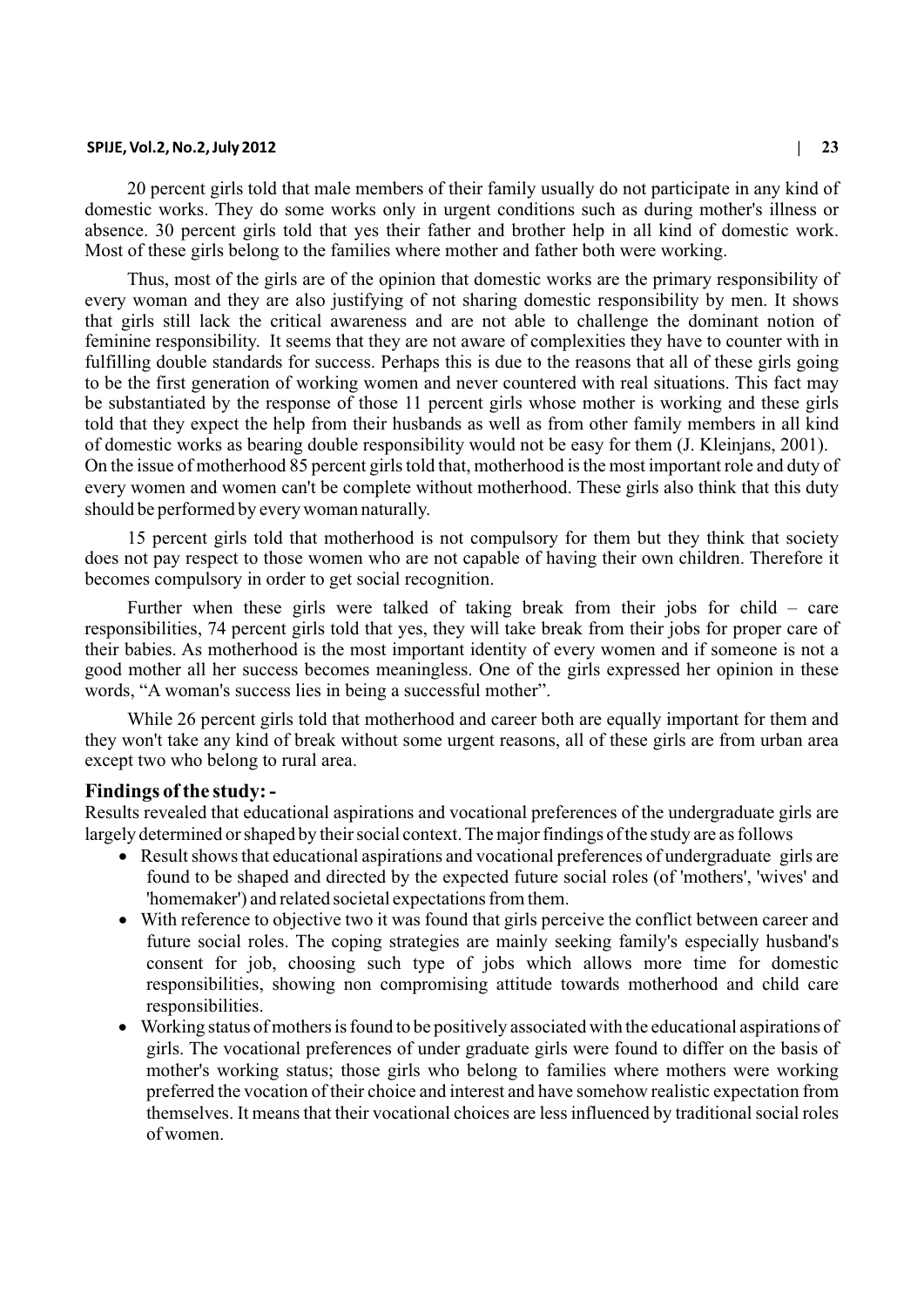# **Conclusion:-**

Apart from the schooling factors, the family and social factors direct, promote and inspire the educational aspirations and vocational preferences of the girls. Result of the present study shows that social roles and domestic responsibilities dominate the career choices and educational aspirations of girls. In present study most of the girls preferred the career or vocations which have compatibility with their social roles and domestic responsibilities, hence trying to avoid or minimize the conflict between career aspiration and social roles.

Thus from present study it can be concluded that though girls are having a high level of educational and career aspirations but expectations to perform social roles and domestic responsibilities tend to lower their participation in workforce, and lessen the opportunities of their success.

The future social roles of girls as mothers and wives remains accentuated in the educational years through curriculum and pedagogical practices hence having higher education does not seem to help them to redefine their social roles and domestic responsibilities. Because of these, women are at a disadvantage resulting in lower educational and vocational aspiration and low representation in work force ratio.

Father's occupation, education, caste, residence and schooling of girls do not have significant association with educational aspiration of girls. Working status of mothers is an exception which has effects on educational aspiration and the notion of sharing of domestic responsibility. In spite of having variation on above aspect all girls of the sample studied confirm the predominant notions of women's work and motherhood. It means future social roles to be performed by young girls are the single most dominant factor which shape their educational as well as vocational aspirations.

# **Implication:**

Future Social Roles to be performed by woman in a societal context determine women's educational aspirations and career choices up to great extent. Thus social structure is the root cause of the less participation of woman in workforce. Increased girls' access to higher education does not translate into increased work participation. It means that there is no linear relationship between the increased access to education and increased participation in workforce.

The present study shows clearly that education has failed largely to deconstruct various notions of 'motherhood' and 'domestic responsibility' which still play decisive role in shaping the educational and vocational aspirations. So it is the need of hour to provide an alternative pattern of socialization to our young generation. The system of education in general and educational planners, administrators and teachers in particular, must respond towards these needs. It requires transformation of values relating to notion of 'work', 'women's work', private vs. public spheres etc. The system of education should propagate new values which is sensitive and helpful to achieve the goal of establishment of gender just society. Besides this creation of a highly responsive support structures within and outside of the family, is crucial to increase participation of women in workforce, detrimental for nation's development.

## **References:**

1. Agrawal, S.P. & Agrawal, J.C. (1992). *Women's Education in India: Historical Review, Present Status, Perspective plan with statistical Indicator.* New Delhi: Concept Publication Company.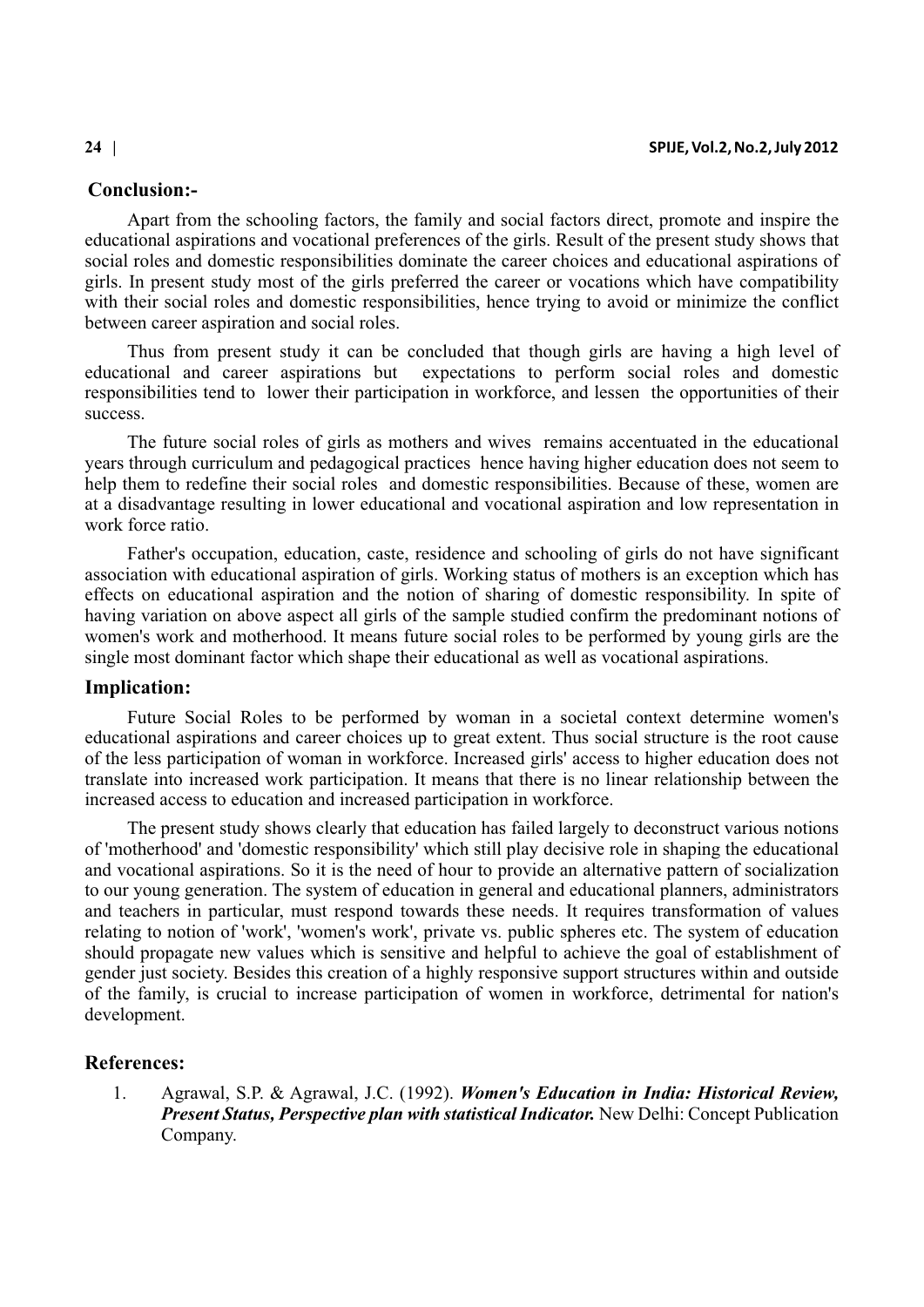- 2. Buch, M.B. (ed.), (1974). *First survey of Educational Research.*Centre of Advanced Studies in education, Faculty of Education; Baroda.
- 3. Buch, M.B. (ed.), (1978). *Second Survey of Educational Research.* New Delhi: NCERT.
- 4. Buch, M.B. (ed.), (1978-1983).*Third Survey of Educational Research.* New Delhi: NCERT.
- 5. Buch, M.B. (ed.), (1983-1988). **Fourth Survey of Educational Research.** New Delhi, NCERT.
- 6. Buch, M.B. (ed.), (1988-1992). **Fifth Survey of Educational Research**. New Delhi, NCERT.
- 7. Connolly, Paul and Healy, Julie. (2004). Symbolic voilence and the neighbourhood: The working class girls. The British Journal of Sociology. Vol 55, Issue 4. Retrieved on September 2, 2010 at 11.12 pm from **http://onlinelibrary.wiley.com/doi/10.1111/j.1468-4446.2004.00035.x/pdf**
- 8. Daniel, Kasomo. (2009). The factors militating against the education of girls: A case study in Kenya. Retrieved on September 3, 2010 at 10.10 am from **http://www.academicjournals.org/ijsa/PDF/Pdf2009/November/Kaso/mo%20**.pdf
- 9. Dasgupta, S.N. (1972). Factors in Educational Aspirations: A study of high school seniors in Prince Edwards Island, Canada. American Journal of Education. Retrieved on 03/27/09from **http://www.springerlink.com.**
- 10. Felciano, C & Rumbant, R.G. (2005). Gendered Paths: Educational and occupational expectations and outcomes among adult children of immigrants. Ethnic Racial studies. Retrieved on 04/01/09, from **http://www.transad.pop.upenn.edu./**
- 11. Holmes,Valerie L. and Esses Lillian M. (1988). Factors influencing Canadian high school girls' motivation. Psychology of Women Quarterly. Retrieved on September 4, 2010 from, **http://onlinelibrary.wiley.com/doi/10.1111/j.1471-6402 .1988 .tb00946 .x/pdf.**
- 12. Hurlock, E.B. (1976). **Personality Development**. New Delhi: TMH Publishing Company Ltd.
- 13. Kristine, J.K. (2001). Can Social norms explain gender differences in educational aspirations? Annual MT Papers. Retrieved on 03/27/09, from **http://www.aeawed.** Org./annual\_mtg\_papers.
- 14. Lee, Rance P.L. & Sang-ng, Ping. (1972). Social class and educational aspiration among Chinese students in Honk-Kong. Social Research Centre, the Chinese University of Hong-Kong. Retrieved on 12/12/08 from **http://sunzi.lib.hku/hkjo/view/7/700189.pdf**
- 15. Li, Peter S. et al. (2007). Postgraduate Educational Aspirations and policy implications: A case study of university students in western China. Journal of Higher Education Policy and Management. Vol 29. Retrieved on September 1, 2010 from, **http://pdfserve.informaworld.com/802376\_912059728\_779451555.pdf**
- 16. Marini, M.M. & Greenberger, E. (1978). Sex differences in Educational aspirations and expectations. American Educational Research Journal, Vol.-15, Pp 67-79. Retrieved on 4/1/09 from **http://www.jstor.org/pss/**
- 17. Marini, M.M. (1978). Sex differences in determination of adolescent's aspirations: A review of research. Sex Roles, Vol. 4. Retrieved on 4/1/09 from **http://www.springerlink.com**